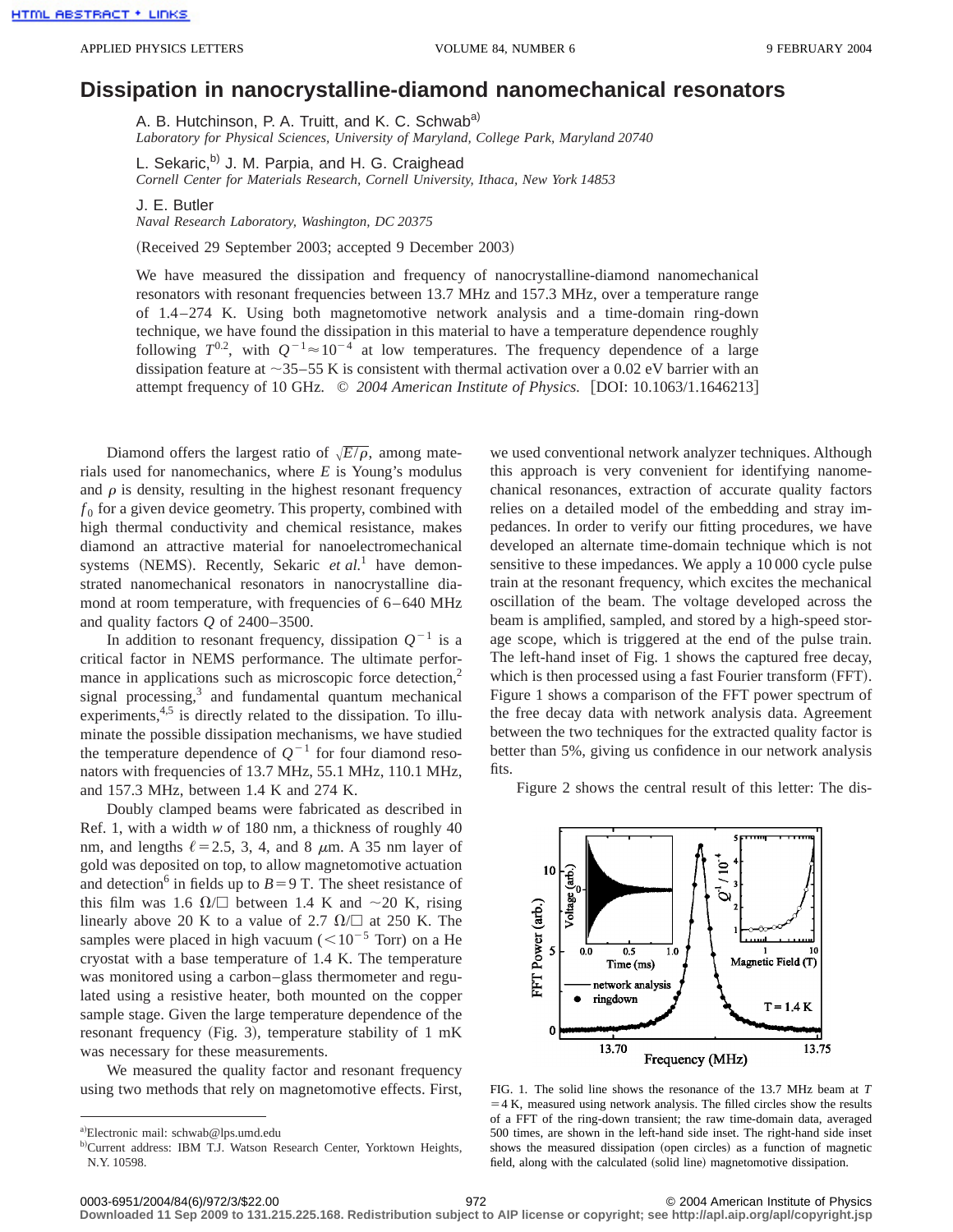

FIG. 2. Dissipation as a function of temperature for the four resonators. Data for the 13.7 MHz resonator, which was taken at  $B=9$  T, has been adjusted to remove the effect of magnetomotive damping, using Eq.  $(1)$ . (The other resonators were measured at a low enough field that magnetomotive damping was negligible.) The arrows indicate the position of a Debye peak; the inset shows an Arrhenius plot of  $\ln(f)$  vs  $1/T$  for this peak.

sipation  $Q^{-1}$  of the diamond resonators as a function of temperature. In order to understand these data, we have considered a variety of possible dissipation mechanisms: Magnetomotive damping, $\bar{z}$  thermoelastic dissipation,  $8.9$  mechanical dissipation in the gold electrode,<sup>10</sup> clamping losses,<sup>11</sup> and finally, dissipation in the diamond itself. We will address each mechanism below.

Magnetomotive damping, which results from electronic dissipation in resistive elements due to induced eddy currents, is a substantial effect for these<sup>7</sup> and other<sup>12</sup> devices. This mechanism is additive to the ''intrinsic'' dissipation  $Q_0^{-1}$ , and is a function of the electromechanical resistance of the beam,  $R_{em} = (B\ell)^2 Q_0/2\pi f_0 m$ , and the impedance of the external measuring circuit,  $Z_{ext}$ :

$$
Q^{-1} = Q_0^{-1} [1 + R_{\rm em} \Re(Z_{\rm ext}) / |Z_{\rm ext}|^2],\tag{1}
$$

where  $B$  is magnetic field and  $m$  is resonator mass.<sup>7</sup> Here,  $Z_{\text{ext}}$  includes the series combination of the resistance of the gold electrode on the resonator  $({\sim}20-60 \Omega)$ , the impedance of the 1.5 m semirigid cable, and the input impedance of the preamplifier (50  $\Omega$  or 3 k $\Omega$ ). The right-hand side inset in Fig. 1 shows both the measured dissipation versus magnetic field and a fit using the above parameters, with the cable impedance approximated by a series inductance of 400 nH and a parallel capacitance of 110 pF. Comparable data shown by Mohanty *et al.*,<sup>13</sup> which was attributed to the presence of charged defects or electronic donor impurities, can be adequately fit with similar parameters. For each resonator studied here, we have measured  $Q^{-1}$  versus *B* and determined the largest field such that the magnetomotive damping contributes less than 5% of the total dissipation.

We have estimated the contribution of thermoelastic loss and find this to be negligible for all of the resonators presented here, over the entire temperature range studied. This results from the small width of the beam  $(180 \text{ nm})$  and the high thermal conductivity of diamond, which combine to make the thermal time constant of the beam several orders of magnitude shorter than the mechanical period.<sup>8</sup>

losses of the gold film. We find that for a doubly clamped beam composed of two materials,<sup>14</sup>

$$
Q^{-1} = \frac{1}{1+\beta} (Q_{\text{Dia}}^{-1} + \beta Q_{\text{Au}}^{-1}),
$$
 (2)

where  $\beta = t_{Au}E_{Au}/t_{Di}E_{Di} \approx 0.08$  in our devices.  $Q_i$ ,  $t_i$ , and  $E_i$  are, respectively, the quality factor, beam thickness, and Young's modulus for diamond and gold. Using Eq. (2) and the measured dissipation in thin films of gold,  $10$  we estimate that the contribution of the gold to the measured dissipation is less than 5% of the observed dissipation.

The dissipation of the shortest (157.3 MHz,  $\ell$  $=$  2.5  $\mu$ m) beam displays an additive offset compared to the other three beams. This offset could be due to clamping loss, which is expected to become increasingly important in shorter beams. Calculations of energy lost to semi-infinite two-dimensional supports for cantilevers $11$  and doubly clamped beams<sup>15</sup> predict dissipation  $Q_{\text{Clamp}}^{-1} = \kappa (w/\ell)^3$ , where  $\kappa \approx 11.2$  for the fundamental in-plane flexural mode of vibration. For the 2.5  $\mu$ m beam,  $Q_{\text{Clamp}}^{-1} \approx 4.2 \times 10^{-3}$ , over 30 times greater than for the  $8 \mu m$  beam. However, this estimate is clearly too large compared to the observed data, which indicates that the simple two-dimensional model used is not sufficient to capture the behavior of the beams. Given that this loss mechanism is predicted to be increasingly significant for high-frequency resonators, a more complete model would be very useful.

Except for the additive offset noted above in the 157.3 MHz resonator, the dissipation shown in Fig. 2 is believed to be from the diamond itself. The temperature dependence, although complex, is similar to that observed in GaAs,<sup>13</sup>  $Si, ^{8,16}SiO<sub>2</sub>, ^{14}$  and metallic films, such as Au and Al.<sup>10</sup> This apparent universality in both magnitude and temperature dependence provides further evidence that the dissipation arises from a broad spectrum of tunneling states, similar to those found in amorphous solids.10 The overall trend in the lowtemperature data roughly follows a power law with an exponent of  $\sim$ 0.2, which has yet to be explained.

A prominent feature seen in this data, as with other materials,  $8,13,16$  is a Debye peak at  $\sim$ 35–55 K. The inset of Fig. 2 shows an Arrhenius plot of the position of this peak, which displays a linear dependence. This indicates a thermally activated process with energy  $\Delta E \approx 0.02$  eV and an attempt frequency  $\Gamma_0 \approx 10$  GHz. A more dramatic peak is observed at  $T=220$  K in the 13.7 MHz resonator. It is difficult to speculate on the nature of this peak, as it was not observed in the other beams over the temperature range accessible by our apparatus.

Figure 3 shows the temperature dependence of resonator frequency, which is similar in magnitude and sign to shifts observed in Si and GaAs.13,16 However, the increasing frequency at higher temperatures  $(>160 \text{ K})$  in the 13.7 MHz and the 110.1 MHz resonators is different behavior. (The 55.1 MHz resonator was destroyed before we were able to perform measurements at higher temperatures.) Although we suspect this effect is a result of relative thermal expansion, calculating the size of thermal strain is complicated by the complex structure of the samples: Three thin films (Au, diamond, and  $SiO<sub>2</sub>$ ) with unknown stresses, all atop a Si substrate. A simple model incorporating only the length change

Another contribution to the dissipation is the internal **Downloaded 11 Sep 2009 to 131.215.225.168. Redistribution subject to AIP license or copyright; see http://apl.aip.org/apl/copyright.jsp**